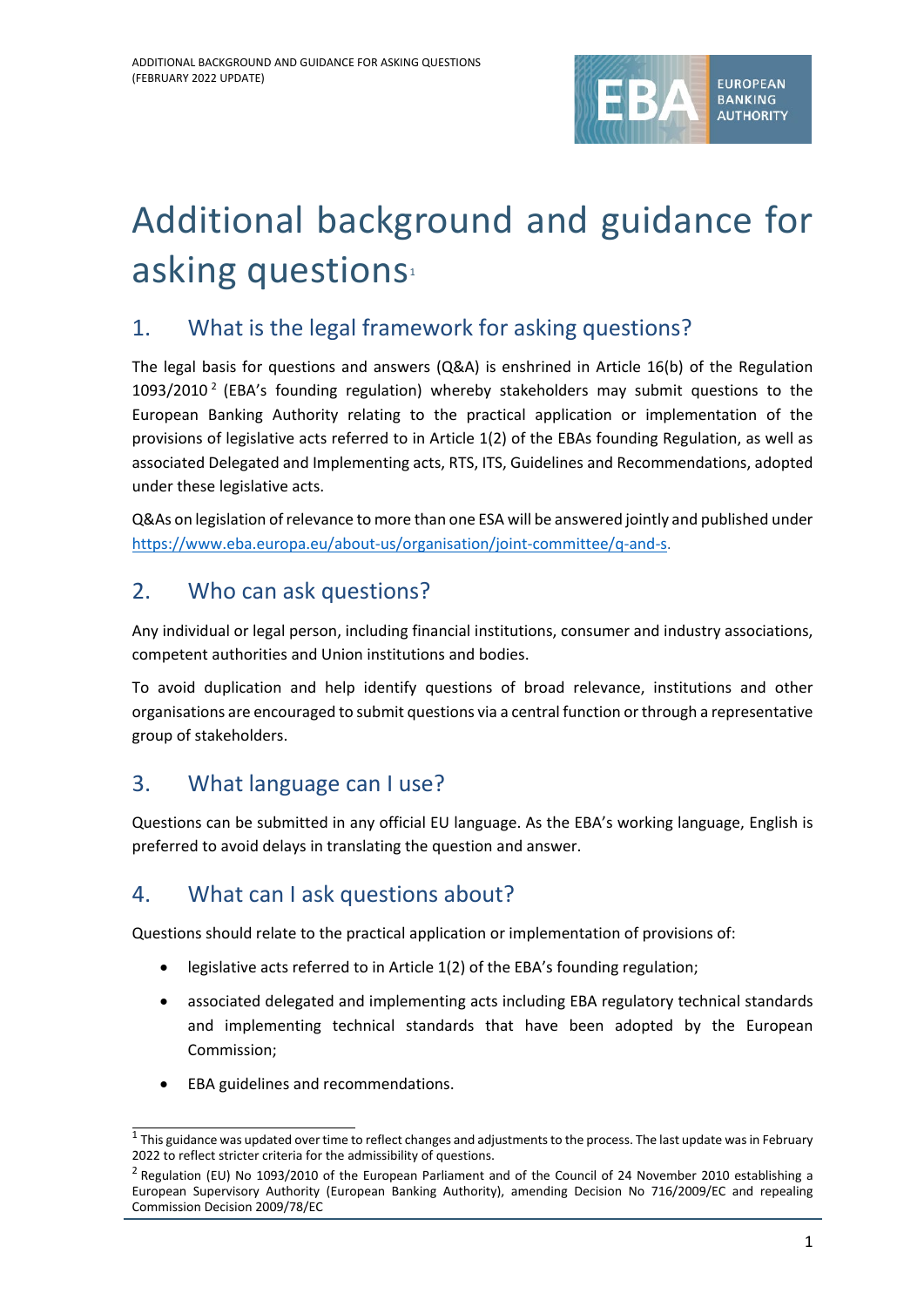

Further, questions on the application and implementation of technical standards related to the legislative acts referred to in Article 1(2) of the EBA's founding Regulation can only be accepted once these are published in the Official Journal of the European Union. (An exception is made with respect to certain draft Implementing Technical Standards on Supervisory Reporting, as the EBA needs to address these on a timely basis in order to allow institutions and competent authorities to make the necessary preparations or changes to their reporting systems. The EBA may publish the provisional answers to questions in this instance; however, it is important to note that these should not be considered final until the Implementing Technical Standards on Supervisory Reporting to which they refer are endorsed by the European Commission and published in the Official Journal of the European Union.) Furthermore, questions related to guidelines under consultation or not yet in force will be rejected.

# 5. Are all questions answered?

To ensure that questions are answered quickly and are as useful as possible, the EBA focuses on questions which:

- **raise a material issue**: i.e. does it raise a prudential (in a wider sense), payments, consumer protection, resolution or other regulatory issue that is within the EBA's remit. These considerations could include aspects about regulatory (or, to a degree, supervisory practices);
- **are relevant for a broad set of stakeholders:** i.e. for a large number of stakeholders, for broad range of different stakeholders, or for a wide geographical distribution of stakeholders;
- **need guidance or clarification**: i.e. where diverse practices could be accepted without undermining policy objectives, or where provisions despite not being fully explicit are sufficiently clear or unambiguous, there is no need for further guidance or clarification**.**

Questions which do not fall within these priorities are likely to be rejected. Examples of questions which are likely not to be answered include those which would involve:

- providing bespoke advice specifically related to an individual submitter, or to a particular transaction;
- merely directing submitters to where they can find information on a given topic within the legislative text, or its associated delegated and implementing acts, guidelines and recommendations, adopted under these legislative acts;
- explaining the provisions of legislation, technical standards or guidelines which are considered already to be clear;
- repeating answers to questions previously asked;
- hypothetical questions such as "What would have been the consequence under provision xxx if yyy had happened?";
- amending, reinterpreting or calling into question a legislative or regulatory text;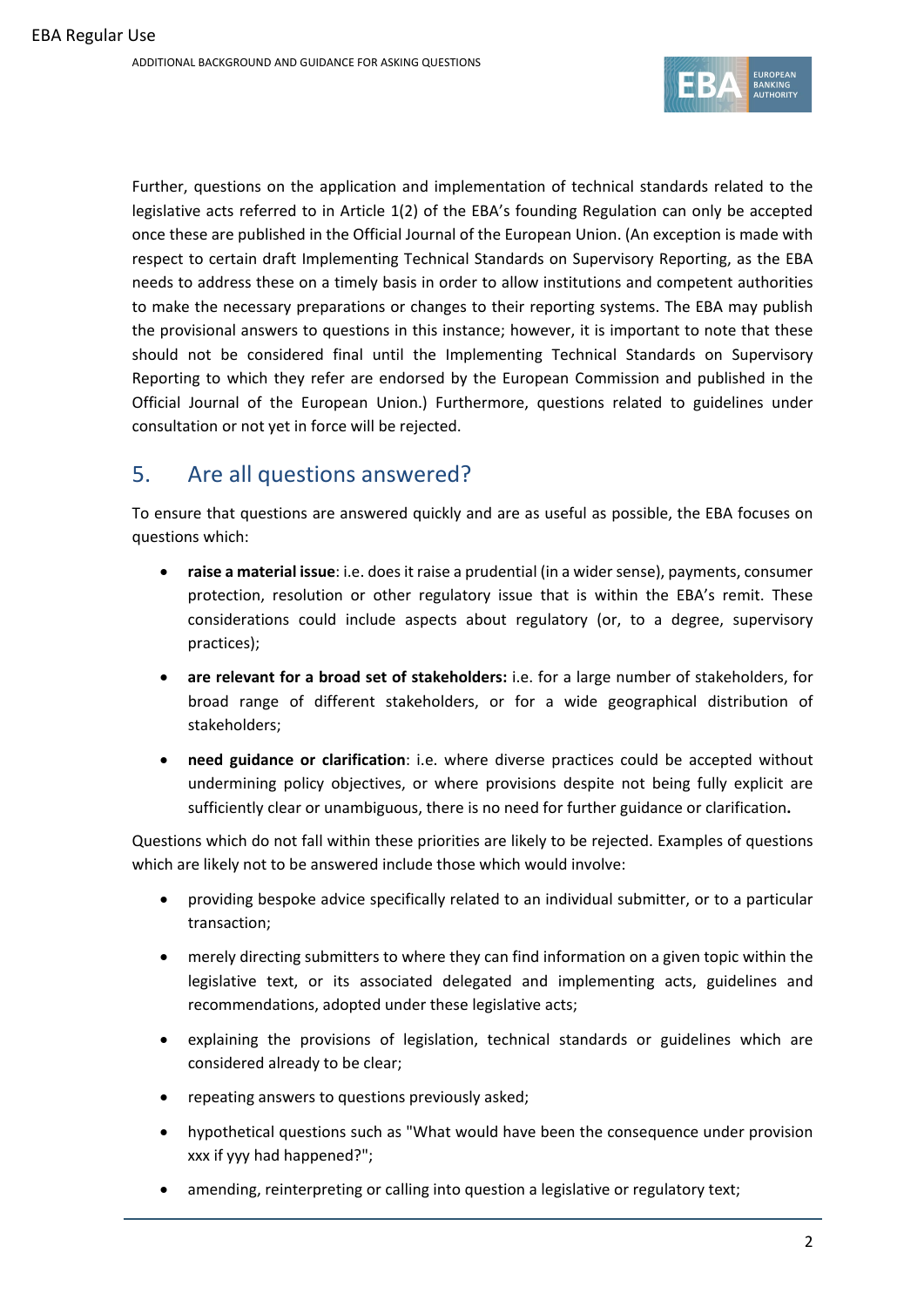

- anticipating ongoing or expected changes to legislative or regulatory texts;
- legislation or regulatory products which are still in draft form or not yet in force;
- not meeting the formal criteria for submitting questions as set out in this document.

#### 6. Why does the Commission answer some questions?

The European Commission is responsible for answering questions that require the interpretation of Union law. The EBA publishes the answers provided by the Commission. Please note that only the Court of Justice of the European Union can provide definitive interpretations of EU legislation.

### 7. How should I ask questions?

Questions should be as short and specific as possible, and not refer to individual institutions or transactions.

Questions should be sufficiently clear and should clearly identify a provision of the legislative acts referred to in Article 1(2) of the EBA's founding Regulation, as well as their associated delegated and implementing acts (including EBA Regulatory Technical Standards, EBA Implementing Technical Standards (adopted by the European Commission)), guidelines and recommendations, adopted under these legislative acts or within the scope of EBA's powers.

Further, questions should be clearly phrased, identify an issue of practical application or implementation, and respect the formal requirements for submitting questions set out below.

Questions, which do not fulfil these requirements, will be rejected.

**You should also check in the 'search' function that your question has not yet been covered before submitting it in order to avoid it being rejected due to duplication.**

# 8. What should I enter in the "Legal act" field?

In this field, please select the legal act your question is referring to, even if your question is directly related to a delegated or implementing act (including EBA regulatory technical standards and implementing technical standards adopted by the European Commission), or EBA guidelines or recommendations.

If a question is not related to any of the legal texts listed, but relates to a legislative act under the EBA's competence, please select 'other'. In this instance, please include a reference to the relevant legislative act under the 'Background' section.

If we cannot identify a legislative act with the EBA's competence from the information provided in your question, it is likely to be rejected.

### 9. What should I enter in the "Topic" field?

Please select one topic from the drop-down list. If the topic of the question is not listed, please select the one which is the most closely related, or else select 'other'.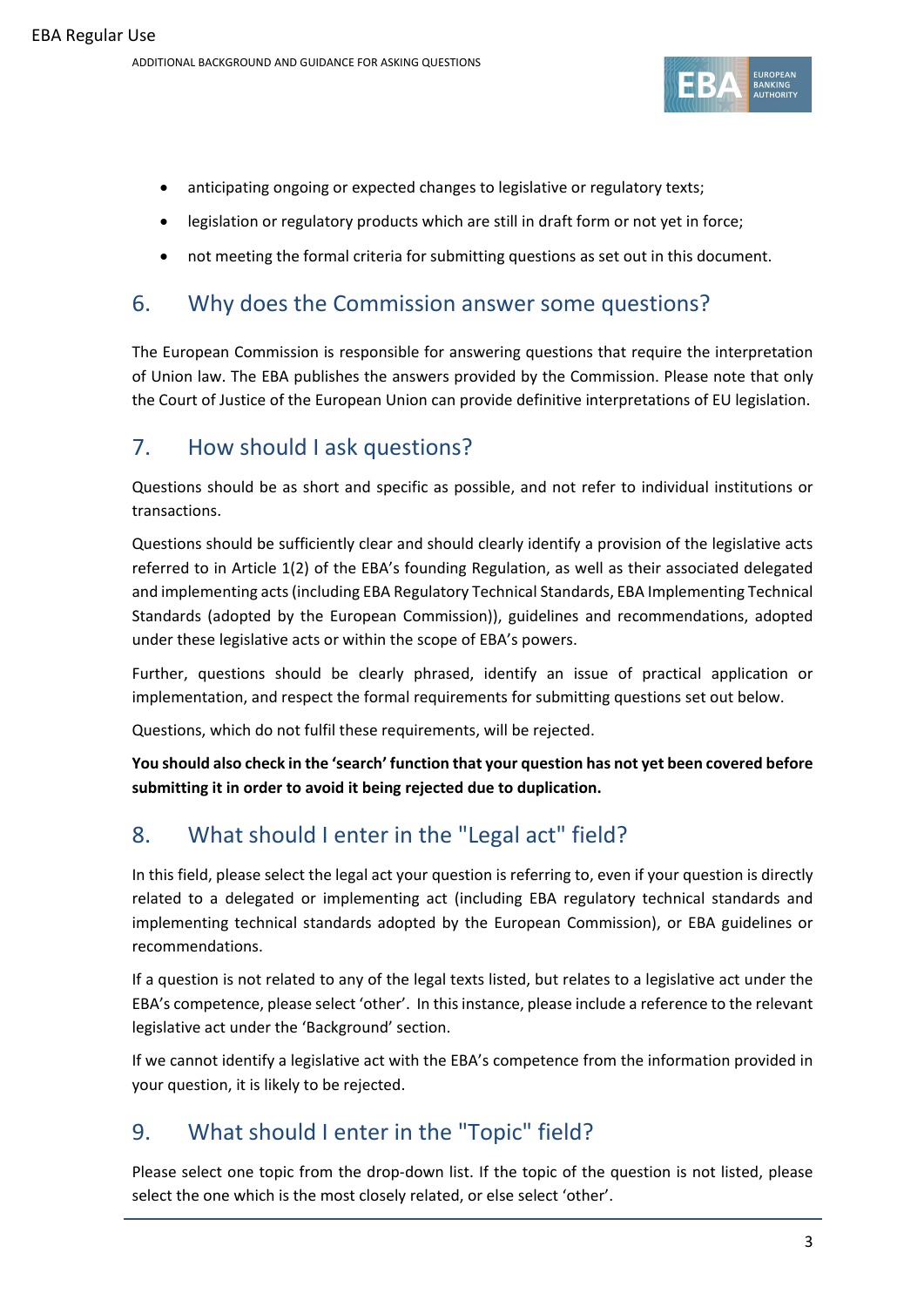

In case the question relates to more than one topic, please choose the one that is at the heart of the question – also bearing in mind the article that you are referencing below.

# 10. What should I enter in the "Contact" field?

In the "Contact" field the name of the institution or entity the submitter represents should be entered. If a question is submitted in your personal capacity, please insert your surname and first name.

In addition to the name and country of incorporation / residence, you are requested to select from the drop-down list, the "type of submitter" that best describes you. If the type is not represented please select one which is the most closely related, or else select "other". We use this information to understand and provide transparency around the use of the Q&A process.

Please note that only the country and type of submitter will be published if the submitter requests to remain anonymous. However, it is necessary for the  $EBA<sup>3</sup>$  $EBA<sup>3</sup>$  $EBA<sup>3</sup>$  to have a name and contact address in the case where the question is not entirely clear or further information would be necessary or helpful.

# 11. What should be entered in the "Legal reference" field?

You should indicate only the article number(s) of the legal act to which you are referring, together with the relevant paragraph number (if applicable) and further subdivisions used in the legal act such as sub- paragraphs, letters, sub-letters and bullets, etc. Please do not add any text such as "art" or "article".

Questions on recitals – if any – should only be asked if they can be linked to a specific article of the legal act in question.

# 12. How should I complete the field the "COM Delegated or Implementing Acts /EBA RTS /EBA GLs/EBA Recommendations?

If your question relates to a delegated or implementing act (including EBA regulatory technical standards or implementing technical standards adopted by the European Commission), EBA guidelines and / or recommendations, you should select the relevant act from the drop-down list and also complete the related 'Article' field. Otherwise, select "Not applicable".

Please note that "Article" field is mandatory. So you need to insert "Not applicable" in this field even if your question does not relate to any of these acts.

# 13. What should I enter in the "Subject matter" field?

Please provide in this field a short description of the question you are submitting to allow a user of this tool to understand what the issue is about. The subject matter description should not be longer than twenty words.

<span id="page-3-0"></span><sup>&</sup>lt;sup>3</sup> The EBA is highly committed to ensuring the protection of personal data, and it processes any personal data it collects in line with the EU Data Protection Regulation. Se[e https://www.eba.europa.eu/privacy-notice](https://www.eba.europa.eu/privacy-notice)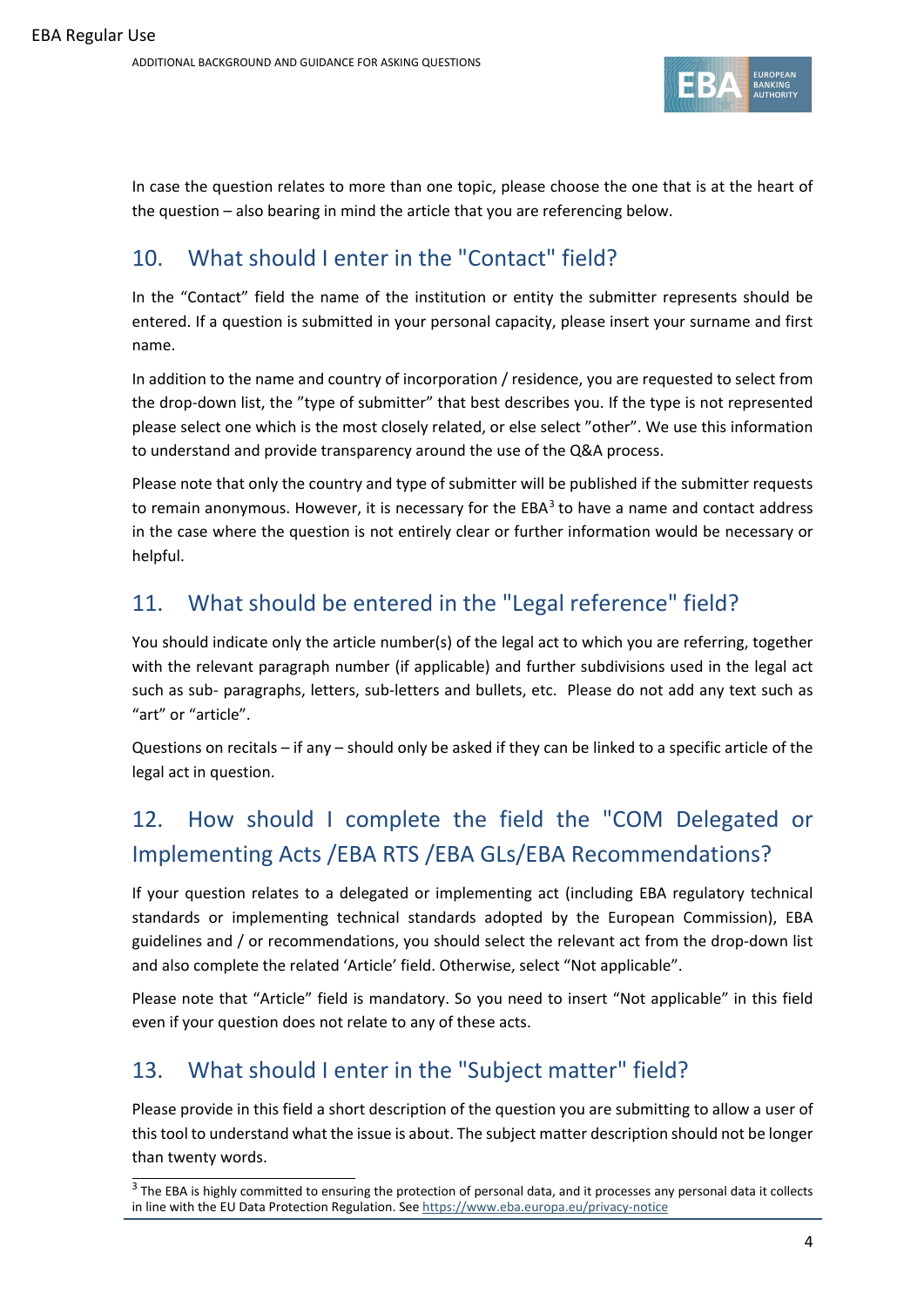

# 14. What should I enter in the "Question" field?

Please provide in this field the question you are submitting. The question should be as short and concise as possible and clearly identify specific provision(s) of the legislative instrument to which clarification is sought. The precise use of relevant legal or regulatory references is important in ensuring questions can be assessed as quickly as possible. Additional information should be provided in the 'Background' section and not together with the question.

Please note that questions should be limited to issues relating to the practical application or implementation of provisions of the legislative acts referred to in Article 1(2) of the EBA's founding Regulation, as well as associated delegated and implementing acts, and guidelines and recommendations, adopted under these legislative acts.

As already mentioned under point [5] above, hypothetical questions (like: "What would happen if yyy happens?" or "What would have been the consequence under provision xxx if yyy had happened?") should, as much as possible, be avoided.

## 15. What should I enter in the "Background on the question" field?

Please provide in this field any relevant background information that is necessary to understand your question and the context in which it arises. Background information should also be short and concise, although practical examples to illustrate the question, without referring to individual institutions and/or transactions, can be helpful.

The background information should in particular explain why the question is relevant and how it raises either an issue of practical application or implementation, such as elaborating on the specificities of the legislative provision that requires clarification. Questions without clear background information, or without sufficiently clear background information, will be rejected.

# 16. What should I enter in the "Proposed answer" field?

Please provide in this field your view on what the answer to your question should look like and add arguments supporting this view, including providing references to specific aspects of relevant legislative instruments. This constitutes an essential part of the Q&A process and aims to ensure that submitters show they have duly considered relevant elements of the legal or regulatory requirements or guidelines before posting a question. Submitters should note that questions without a proposed answer will be rejected.

As indicated in point 2, where stakeholders act on behalf of institutions subject to the legislative acts referred to in Article 1(2) of the EBA's founding Regulation they should indicate this as well as the identity of the client in question as part of the proposed answer (which is not published).

You may include different options for the answer. If so, please provide supportive reasoning for each alternative provided.

A draft answer(s) should not put into doubt or question the underlying legislative instrument.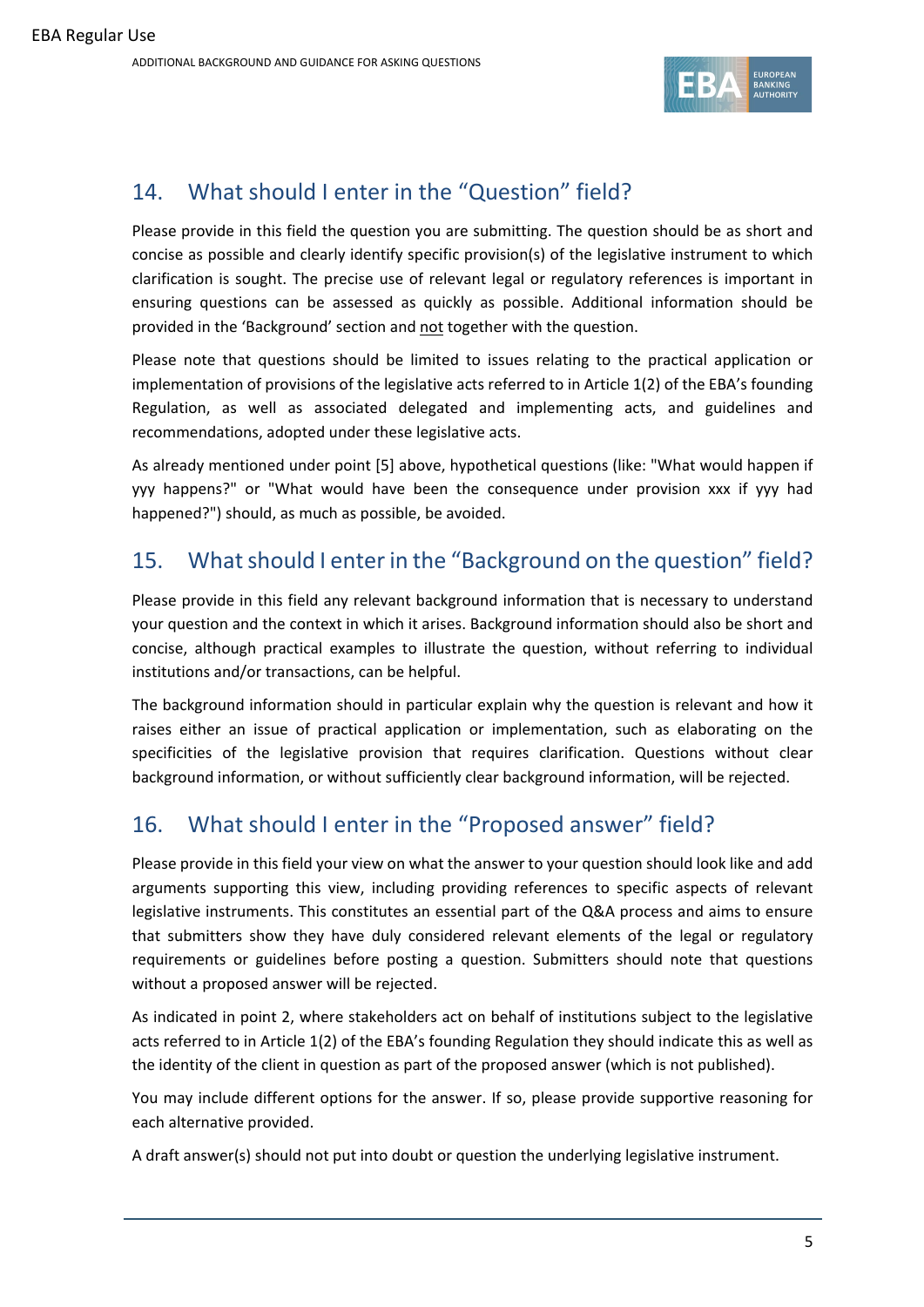

# 17. Where can a submitted question be viewed?

Upon submission of a question to the tool, the submitter will receive a notification confirming receipt with the Q&A ID number.

However, questions will be published only after an assessment of their admissibility, which is typically completed within a month. Where, in accordance with Article 16b (3) of the ESAs founding Regulation, publication would conflict with the legitimate interest of the submitter or would involve risks to the stability of the financial system, publication will be delayed until the answer has been finalised.

In some cases questions of a similar nature and priority may be grouped together or merged.

Rejected questions will be available to view on the EBA's website for a period of at least 2 months.

Submitters are kindly requested to monitor the EBA website for updates on the status of their questions, rather than contacting the EBA separately.

### 18. How will my question be answered?

Once a question has been submitted, it will be subject to close analysis and review by the EBA or by the Commission.

It may be necessary for the EBA to request further information from you in order to obtain clarity on the question.

In some cases, in the interests of expedience, and efficiency and quality, questions of a similar nature and priority may be grouped together or merged. You will be informed if this is the case.

As stated above, the EBA can reject questions that do not meet the guidance set out in points 2 to 16.

### 19. When will I get an answer?

Due to the complexity of many issues and the large number of submissions, questions can take several months to be answered.

The EBA aims to respond to submitted questions within nine months from submission. If, this is unlikely to be met, you will be informed and additional steps taken to ensure prompt finalisation.

Please note that the need for translations can delay to the development and publication of a response and therefore we encourage you to submit your question in English which is the working language of the EBA.

### 20. Where will I find an answer?

Final answers will be published on Friday mornings , or the preceding working day where Friday is an EBA public holiday. You will receive an notification informing you that the answer to your question has been published.

Answers will be published in English and also in the language of the question if other than English.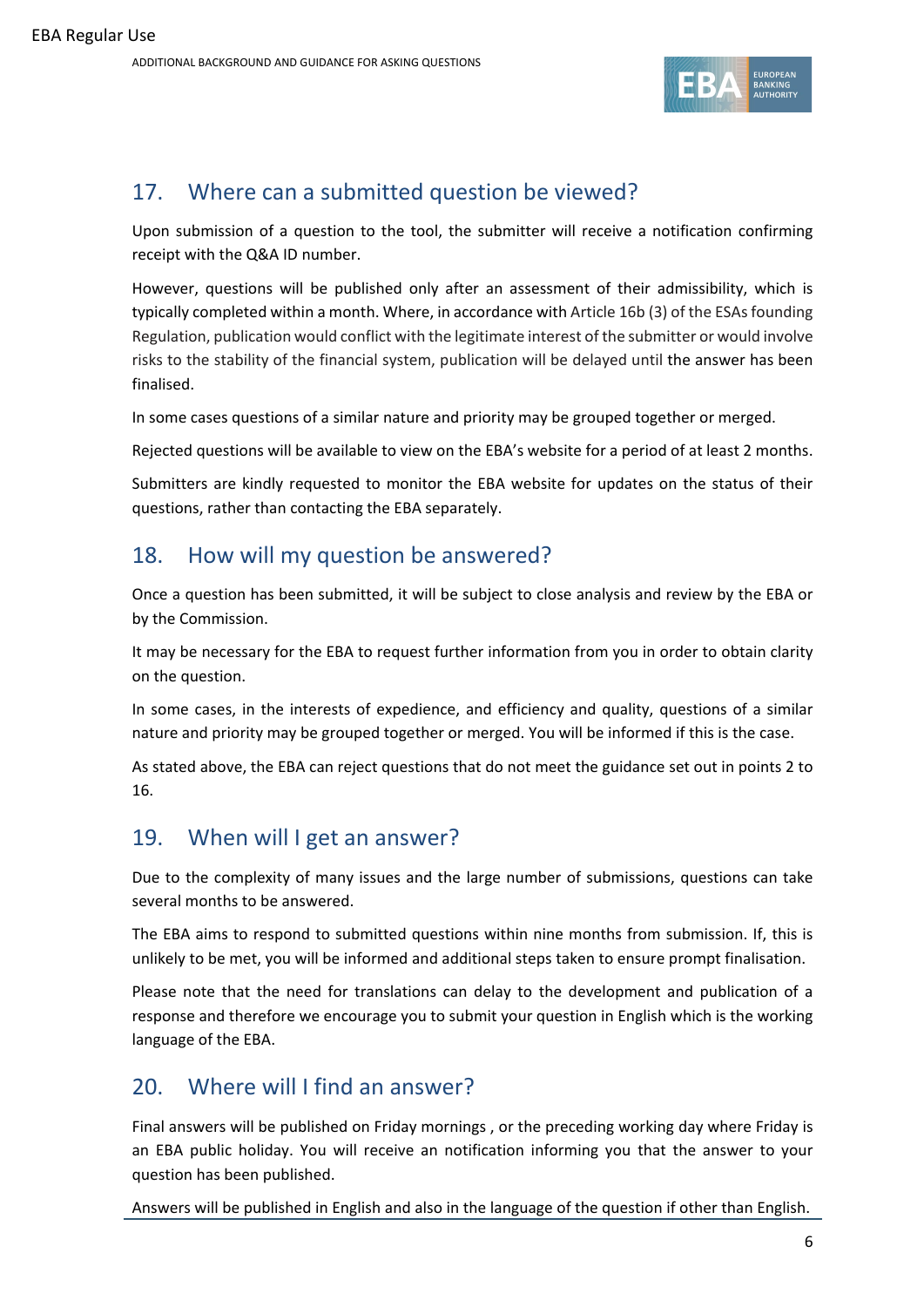

Answers can be found via the 'Search for Q&A' [\(here\)](https://eba.europa.eu/single-rule-book-qa?p_p_id=questions_and_answers_WAR_questions_and_answersportlet&p_p_lifecycle=0&p_p_state=normal&p_p_mode=view&p_p_col_id=column-1&p_p_col_pos=1&p_p_col_count=2&_questions_and_answers_WAR_questions_and_answersportlet_jspPage=%2Fhtml%2Fview.jsp&_questions_and_answers_WAR_questions_and_answersportlet_viewTab=1) in the 'Final Q&As' tab, or via the Interactive Single Rulebook [\(here\)](https://eba.europa.eu/regulation-and-policy/single-rulebook/interactive-single-rulebook) where Q&As are linked to the relevant Articles of the respective level 1 texts. (Questions that are no longer relevant are moved to the 'Archive' tab.) $4$ 

### 21. How can questions and answers be searched?

Q&As are presented under 5 tabs: 'Final Q&As', 'Q&As under review' or 'Rejected Q&As', 'Archive' or grouped together 'All'.

The 'Final Q&As' tab comprises all Q&As whose answer has been published.

'Q&As under review' shows all Q&As which have been deemed admissible and their question is published, whilst their answer is being developed.

'Rejected Q&As shows all Q&As which have been rejected. Rejected Q&As are shown under this tab for at least 2 months.

'Archive' contains Q&As that were published on legislative instruments that have been repealed or are no longer valid.

Searches can be narrowed down using any of the fields – in isolation or in combination - on the "Search for Q&A" tab. Whereas some of the fields are pre-defined (including legal act, topic, COM Delegated or Implementing Acts/ RTS/ ITS/ GLs /Recommendations, other fields (such as article, periods, keywords) are free and have to be completed manually.

Specific search terms or keywords (including legal references) can be used in order to narrow down your search. For phrases, please use quotation marks (e.g. "capital requirements"). The use of multiple terms will otherwise yield results with all the Q&As in which any of the terms were found.

The Q&As tool allows to distinguish questions of practical application or implementation, for which the answers are provided by the EBA, from those requiring interpretation of Union law, where the European Commission provides answers. This 'Answer prepared by' field is searchable.

### 22. How can Q&As be exported?

In the 'Search for Q&A' section users have the possibility to export search results. It is possible to 'Export all results' or a sub-set of Q&As ('Export selected results') into a PDF file with a view to facilitating the review of Q&As. In the latter case, selections are made by ticking the box next to the relevant Q&As. You can export any results produced by the search. By selecting specific 'tabs' (e.g. 'Final Q&A' or 'Rejected Q&A') or topics (e.g. 'Own Funds' or 'Supervisory Reporting') the search, and thereby the export, can be further refined and customised.

For example to export all the final published Q&As, select the 'Final Q&A tab' before choosing 'Export all results' at the bottom of the table. The resulting pdf file – to be downloaded and saved – will contain all final Q&As by date of publication (with the most recent first).

<span id="page-6-0"></span><sup>4</sup> In March 2021, in the context of a review of final Q&As, a field has been added in the Q&A tool for individual Q&As after the 'EBA answer' field to provide information on how the review affected the Q&A. Going forward, other relevant information pertaining to a particular Q&A will also be reflected in this field where needed.